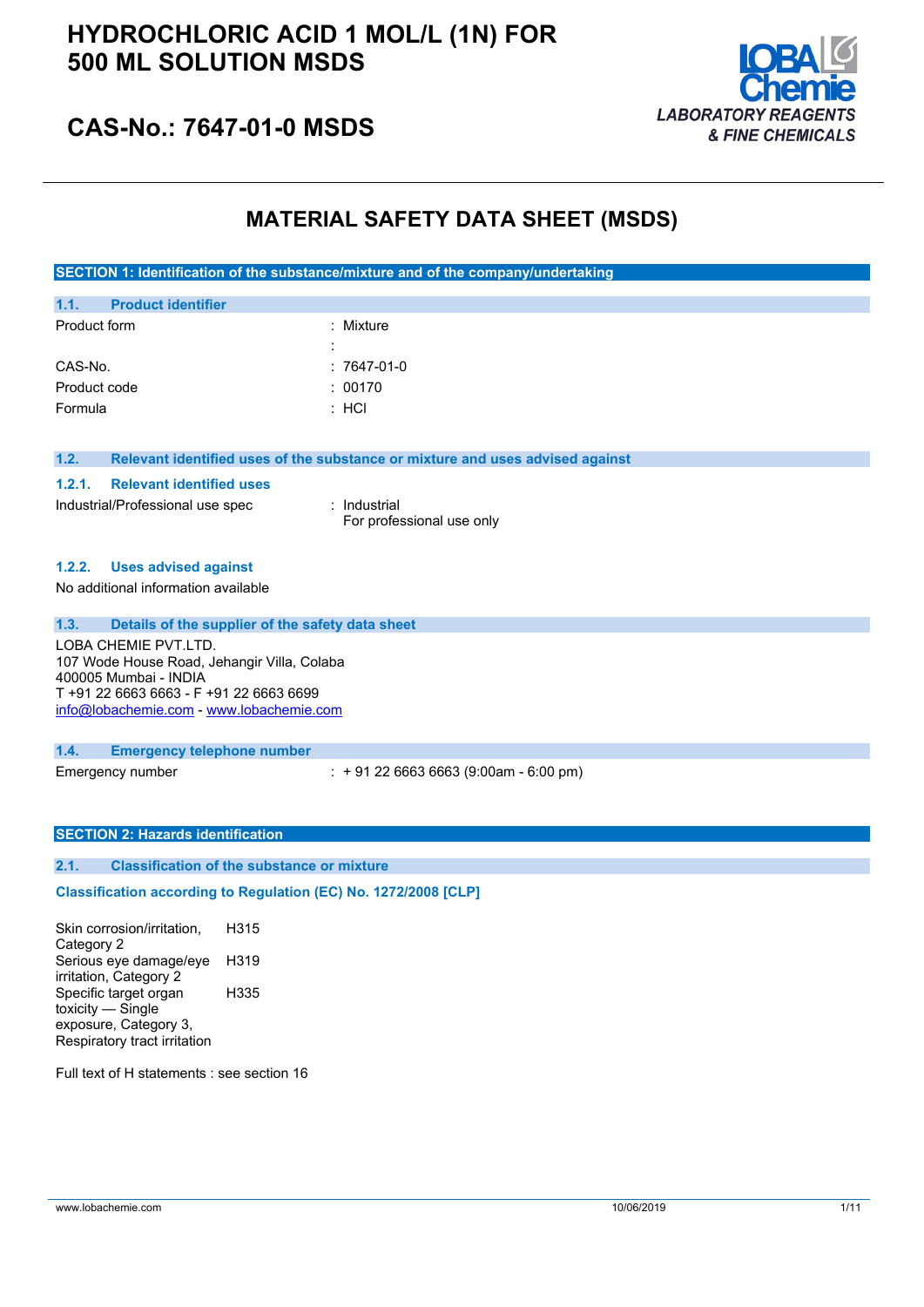Safety Data Sheet

### **Adverse physicochemical, human health and environmental effects**

No additional information available

| 2.2. | <b>Label elements</b>                                      |                                                                                                                                                                                                                    |
|------|------------------------------------------------------------|--------------------------------------------------------------------------------------------------------------------------------------------------------------------------------------------------------------------|
|      | Labelling according to Regulation (EC) No. 1272/2008 [CLP] |                                                                                                                                                                                                                    |
|      | Hazard pictograms (CLP)                                    |                                                                                                                                                                                                                    |
|      |                                                            | GHS05                                                                                                                                                                                                              |
|      | Signal word (CLP)                                          | : Danger                                                                                                                                                                                                           |
|      | Hazard statements (CLP)                                    | : H315 - Causes skin irritation.<br>H319 - Causes serious eye irritation.<br>H335 - May cause respiratory irritation.                                                                                              |
|      | Precautionary statements (CLP)                             | : P261 - Avoid breathing dust/fume/gas/mist/vapours/spray.<br>P305+P351+P338 - IF IN EYES: Rinse cautiously with water for several minutes.<br>Remove contact lenses, if present and easy to do. Continue rinsing. |

#### **2.3. Other hazards**

No additional information available

| <b>SECTION 3: Composition/information on ingredients</b> |                   |  |
|----------------------------------------------------------|-------------------|--|
|                                                          |                   |  |
| 3.1.                                                     | <b>Substances</b> |  |
| Not applicable                                           |                   |  |

#### **3.2. Mixtures**

| <b>Name</b>                           | <b>Product identifier</b>                                                | $\%$       | <b>Classification according</b><br>to Regulation (EC) No.<br>1272/2008 [CLP]                                                                                                   |
|---------------------------------------|--------------------------------------------------------------------------|------------|--------------------------------------------------------------------------------------------------------------------------------------------------------------------------------|
| Hydrochloric acid                     | (CAS-No.) 7647-01-0<br>(EC-No.) 231-595-7<br>(EC Index-No.) 017-002-01-X | $50 - 75$  | Skin Corr. 1B. H314<br>STOT SE 3, H335                                                                                                                                         |
| mercury dichloride; mercuric chloride | (CAS-No.) 7487-94-7<br>(EC-No.) 231-299-8<br>(EC Index-No.) 080-010-00-X | $0.01 - 1$ | Acute Tox. 1 (Oral), H300<br>Skin Corr. 1B, H314<br>Eye Dam. 1, H318<br>STOT RE 1, H372<br>Muta, 2, H341<br>Repr. 2, H361f<br>Aquatic Acute 1, H400<br>Aquatic Chronic 1, H410 |
| Water                                 | (CAS-No.) 7732-18-5<br>(EC-No.) 231-791-2                                | $0.01 - 1$ | Not classified                                                                                                                                                                 |

#### Full text of H-statements: see section 16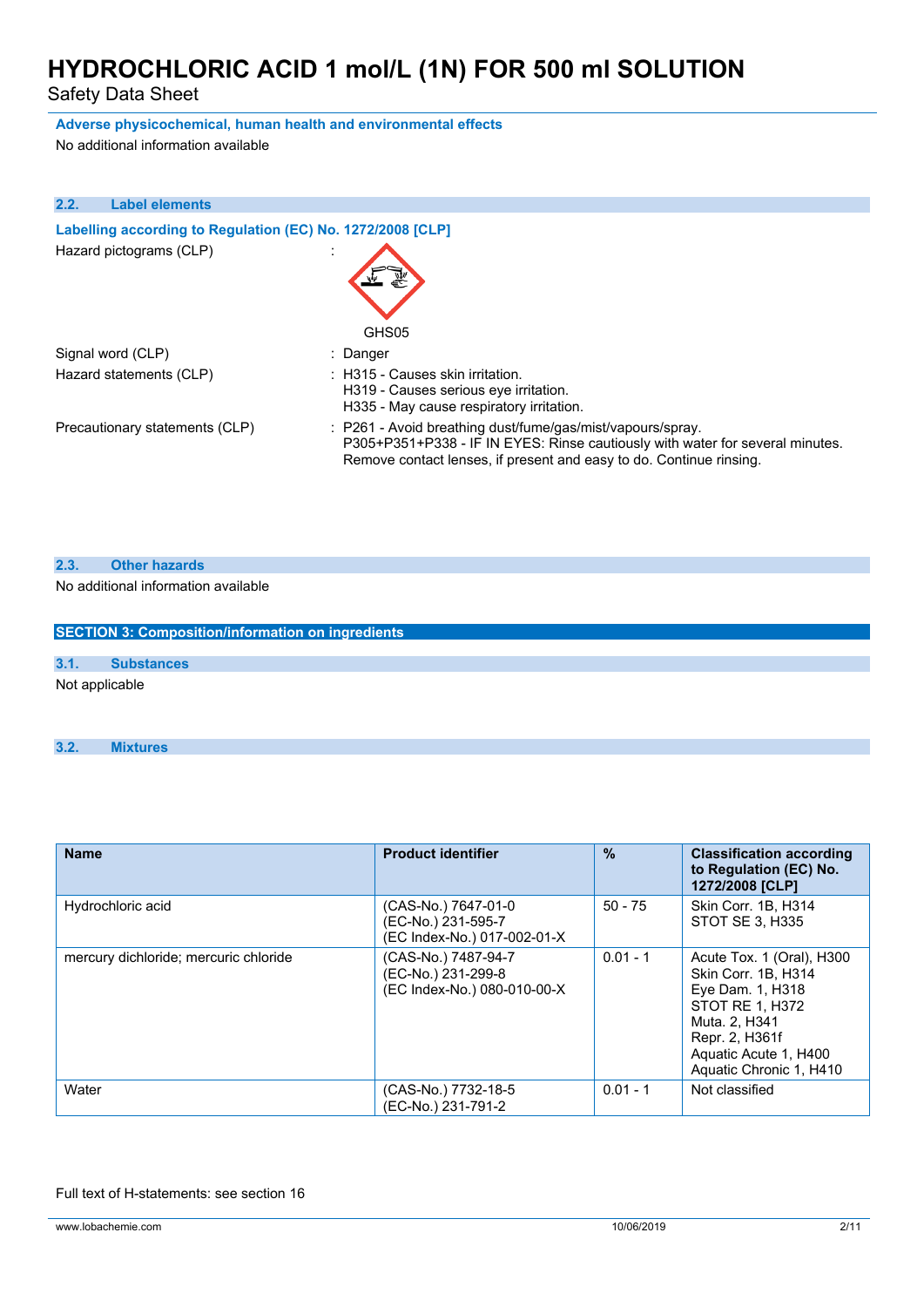Safety Data Sheet

### **SECTION 4: First aid measures**

| 4.1.   |                                                             |                                                                                                                                                                                                                                                |
|--------|-------------------------------------------------------------|------------------------------------------------------------------------------------------------------------------------------------------------------------------------------------------------------------------------------------------------|
|        | <b>Description of first aid measures</b>                    |                                                                                                                                                                                                                                                |
|        | First-aid measures after inhalation                         | Remove person to fresh air and keep comfortable for breathing. Immediately call a<br>POISON CENTER/doctor. Call a POISON CENTER/doctor if you feel unwell.                                                                                     |
|        | First-aid measures after skin contact                       | Take off immediately all contaminated clothing. Rinse skin with water/shower.<br>Immediately call a POISON CENTER/doctor.                                                                                                                      |
|        | First-aid measures after eye contact                        | Rinse cautiously with water for several minutes. Remove contact lenses, if present<br>and easy to do. Continue rinsing. Immediately call a POISON CENTER/doctor.                                                                               |
|        | First-aid measures after ingestion                          | Rinse mouth. Call a POISON CENTER/doctor if you feel unwell. Do NOT induce<br>vomiting. Immediately call a POISON CENTER/doctor.                                                                                                               |
| 4.2.   | Most important symptoms and effects, both acute and delayed |                                                                                                                                                                                                                                                |
|        | Symptoms/effects after skin contact                         | : Causes skin irritation.                                                                                                                                                                                                                      |
|        | Symptoms/effects after eye contact                          | Causes serious eye irritation.                                                                                                                                                                                                                 |
|        | Symptoms/effects after ingestion                            | : Harmful if swallowed.                                                                                                                                                                                                                        |
|        |                                                             |                                                                                                                                                                                                                                                |
| 4.3.   |                                                             | Indication of any immediate medical attention and special treatment needed                                                                                                                                                                     |
|        | Treat symptomatically.                                      |                                                                                                                                                                                                                                                |
|        | <b>SECTION 5: Firefighting measures</b>                     |                                                                                                                                                                                                                                                |
| 5.1.   | <b>Extinguishing media</b>                                  |                                                                                                                                                                                                                                                |
|        | Suitable extinguishing media                                | : Carbon dioxide. Dry powder. Foam. Water spray.                                                                                                                                                                                               |
|        | Unsuitable extinguishing media                              | : Do not use extinguishing media containing water.                                                                                                                                                                                             |
|        |                                                             |                                                                                                                                                                                                                                                |
| 5.2.   | Special hazards arising from the substance or mixture       |                                                                                                                                                                                                                                                |
|        | No additional information available                         |                                                                                                                                                                                                                                                |
| 5.3.   | <b>Advice for firefighters</b>                              |                                                                                                                                                                                                                                                |
|        | Protection during firefighting                              | Do not enter fire area without proper protective equipment, including respiratory<br>protection.                                                                                                                                               |
|        |                                                             |                                                                                                                                                                                                                                                |
|        | <b>SECTION 6: Accidental release measures</b>               |                                                                                                                                                                                                                                                |
| 6.1.   |                                                             |                                                                                                                                                                                                                                                |
|        |                                                             | Personal precautions, protective equipment and emergency procedures                                                                                                                                                                            |
| 6.1.1. | For non-emergency personnel<br><b>Emergency procedures</b>  | : Evacuate unnecessary personnel.                                                                                                                                                                                                              |
| 6.1.2. | For emergency responders                                    |                                                                                                                                                                                                                                                |
|        | Protective equipment                                        | : Use personal protective equipment as required.                                                                                                                                                                                               |
| 6.2.   | <b>Environmental precautions</b>                            |                                                                                                                                                                                                                                                |
|        | Avoid release to the environment.                           |                                                                                                                                                                                                                                                |
| 6.3.   | Methods and material for containment and cleaning up        |                                                                                                                                                                                                                                                |
|        | Methods for cleaning up                                     | : On land, sweep or shovel into suitable containers.                                                                                                                                                                                           |
| 6.4.   | <b>Reference to other sections</b>                          |                                                                                                                                                                                                                                                |
|        | No additional information available                         |                                                                                                                                                                                                                                                |
|        | <b>SECTION 7: Handling and storage</b>                      |                                                                                                                                                                                                                                                |
| 7.1.   | <b>Precautions for safe handling</b>                        |                                                                                                                                                                                                                                                |
|        | Precautions for safe handling                               |                                                                                                                                                                                                                                                |
|        | Hygiene measures                                            | : Avoid contact with skin and eyes. Do not breathe vapours.<br>Do not eat, drink or smoke when using this product. Wash hands and other exposed<br>areas with mild soap and water before eating, drinking or smoking and when leaving<br>work. |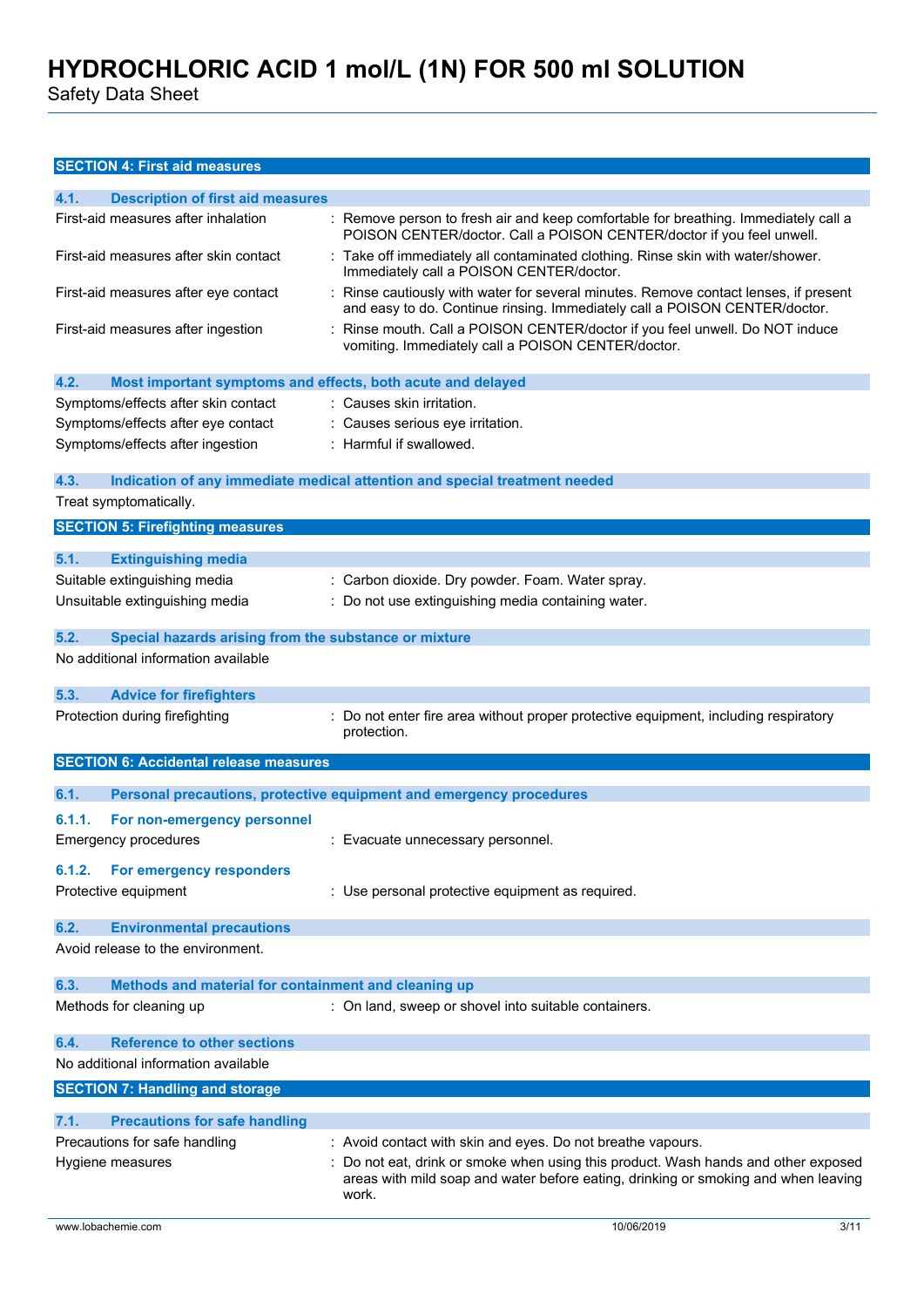Safety Data Sheet

| 7.2.                                                    |                                     | Conditions for safe storage, including any incompatibilities       |
|---------------------------------------------------------|-------------------------------------|--------------------------------------------------------------------|
|                                                         | Storage conditions                  | : Keep container tightly closed. Store in a well-ventilated place. |
|                                                         |                                     |                                                                    |
| 7.3.                                                    | <b>Specific end use(s)</b>          |                                                                    |
|                                                         | No additional information available |                                                                    |
| <b>SECTION 8: Exposure controls/personal protection</b> |                                     |                                                                    |
|                                                         |                                     |                                                                    |
| 8.1.                                                    | <b>Control parameters</b>           |                                                                    |
| No additional information available                     |                                     |                                                                    |
|                                                         |                                     |                                                                    |
|                                                         |                                     |                                                                    |
|                                                         |                                     |                                                                    |
|                                                         |                                     |                                                                    |

| <b>Exposure controls</b><br>8.2.                              |                                        |
|---------------------------------------------------------------|----------------------------------------|
| Hand protection                                               | : Protective gloves                    |
| Eye protection                                                | Chemical goggles or face shield        |
| Skin and body protection                                      | Wear suitable protective clothing      |
| Respiratory protection                                        | Wear respiratory protection.           |
| <b>SECTION 9: Physical and chemical properties</b>            |                                        |
| 9.1.<br>Information on basic physical and chemical properties |                                        |
| Physical state                                                | : Liquid                               |
| Colour                                                        | : Clear Colorless.                     |
| Odour                                                         | : odourless.                           |
| Odour threshold                                               | No data available                      |
| pH                                                            | : No data available                    |
| Relative evaporation rate (butylacetate=1)                    | : No data available                    |
| Melting point                                                 | : No data available                    |
| Freezing point                                                | : No data available                    |
| Boiling point                                                 | : No data available                    |
| Flash point                                                   | : No data available                    |
| Auto-ignition temperature                                     | : No data available                    |
| Decomposition temperature                                     | : No data available                    |
| Flammability (solid, gas)                                     | : No data available                    |
| Vapour pressure                                               | : No data available                    |
| Relative vapour density at 20 °C                              | : No data available                    |
| Relative density                                              | : No data available                    |
| Density<br>Solubility                                         | 1 $g/cm3$<br>Water: Infinitely soluble |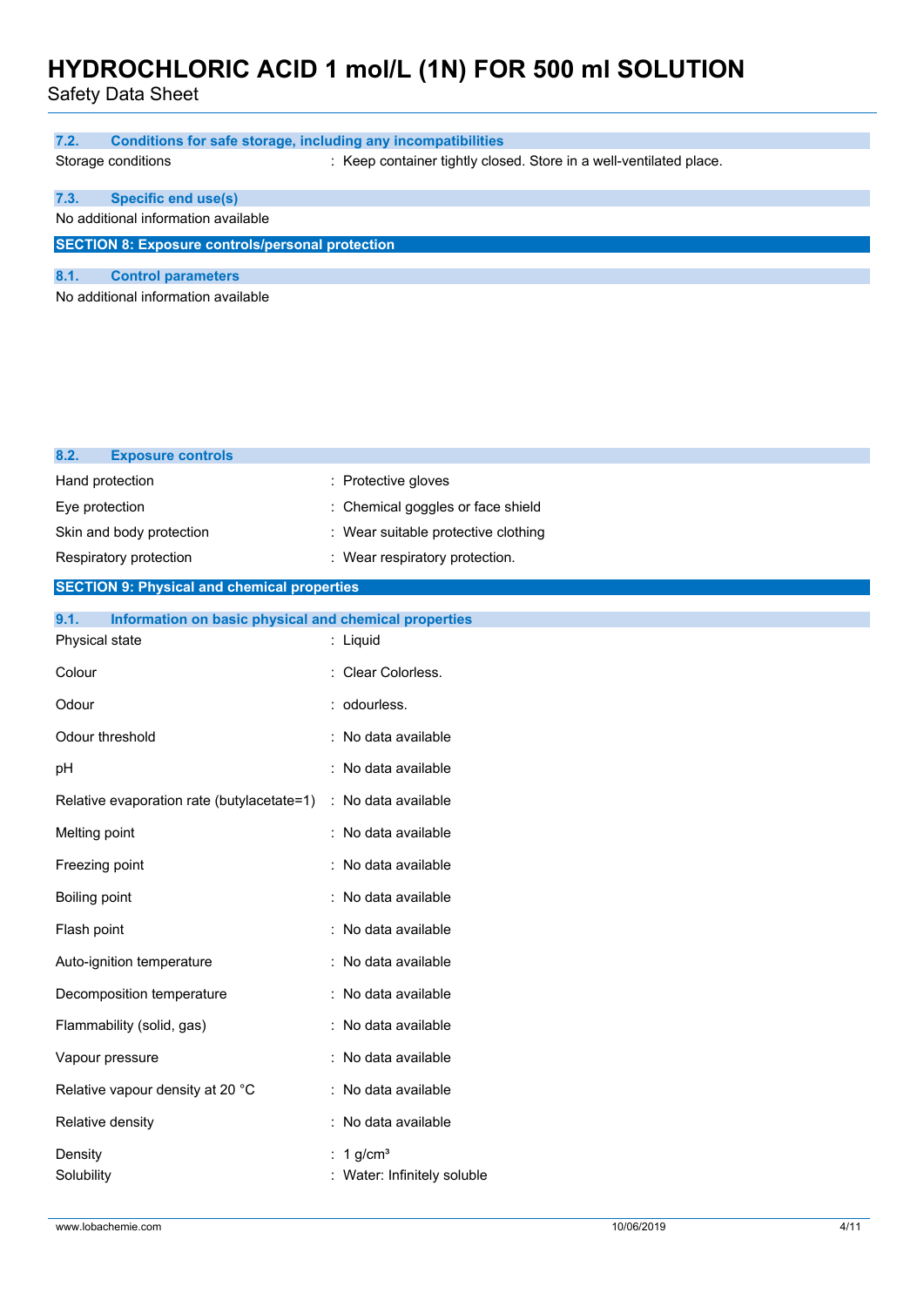### Safety Data Sheet

| Safety Data Sheet                                                             |                                                               |  |  |
|-------------------------------------------------------------------------------|---------------------------------------------------------------|--|--|
| Log Pow                                                                       | : No data available                                           |  |  |
| Viscosity, kinematic                                                          | : No data available                                           |  |  |
| Viscosity, dynamic                                                            | : No data available                                           |  |  |
| Explosive properties                                                          | : No data available                                           |  |  |
| Oxidising properties                                                          | : No data available                                           |  |  |
| <b>Explosive limits</b>                                                       | : No data available                                           |  |  |
| <b>Other information</b><br>9.2.                                              |                                                               |  |  |
| No additional information available                                           |                                                               |  |  |
| <b>SECTION 10: Stability and reactivity</b>                                   |                                                               |  |  |
| 10.1.<br><b>Reactivity</b>                                                    |                                                               |  |  |
| No additional information available                                           |                                                               |  |  |
| 10.2.<br><b>Chemical stability</b>                                            |                                                               |  |  |
| Stable under normal conditions.                                               |                                                               |  |  |
| 10.3.<br><b>Possibility of hazardous reactions</b>                            |                                                               |  |  |
| No additional information available                                           |                                                               |  |  |
|                                                                               |                                                               |  |  |
| <b>Conditions to avoid</b><br>10.4.<br>Air contact. Direct sunlight.          |                                                               |  |  |
|                                                                               |                                                               |  |  |
| 10.5.<br><b>Incompatible materials</b><br>No additional information available |                                                               |  |  |
|                                                                               |                                                               |  |  |
| 10.6.<br><b>Hazardous decomposition products</b>                              |                                                               |  |  |
| Thermal decomposition generates : Corrosive vapours.                          |                                                               |  |  |
| <b>SECTION 11: Toxicological information</b>                                  |                                                               |  |  |
| Information on toxicological effects<br>11.1.                                 |                                                               |  |  |
| Acute toxicity                                                                | : Not classified                                              |  |  |
|                                                                               |                                                               |  |  |
|                                                                               |                                                               |  |  |
| Skin corrosion/irritation<br>Serious eye damage/irritation                    | : Causes skin irritation.<br>: Causes serious eye irritation. |  |  |
| Respiratory or skin sensitisation                                             | Not classified                                                |  |  |
| Germ cell mutagenicity                                                        | Not classified                                                |  |  |
| Carcinogenicity                                                               | : Not classified                                              |  |  |
| Reproductive toxicity                                                         | : Not classified                                              |  |  |
| STOT-single exposure                                                          | : May cause respiratory irritation.                           |  |  |
|                                                                               |                                                               |  |  |

STOT-repeated exposure : Not classified

Aspiration hazard : Not classified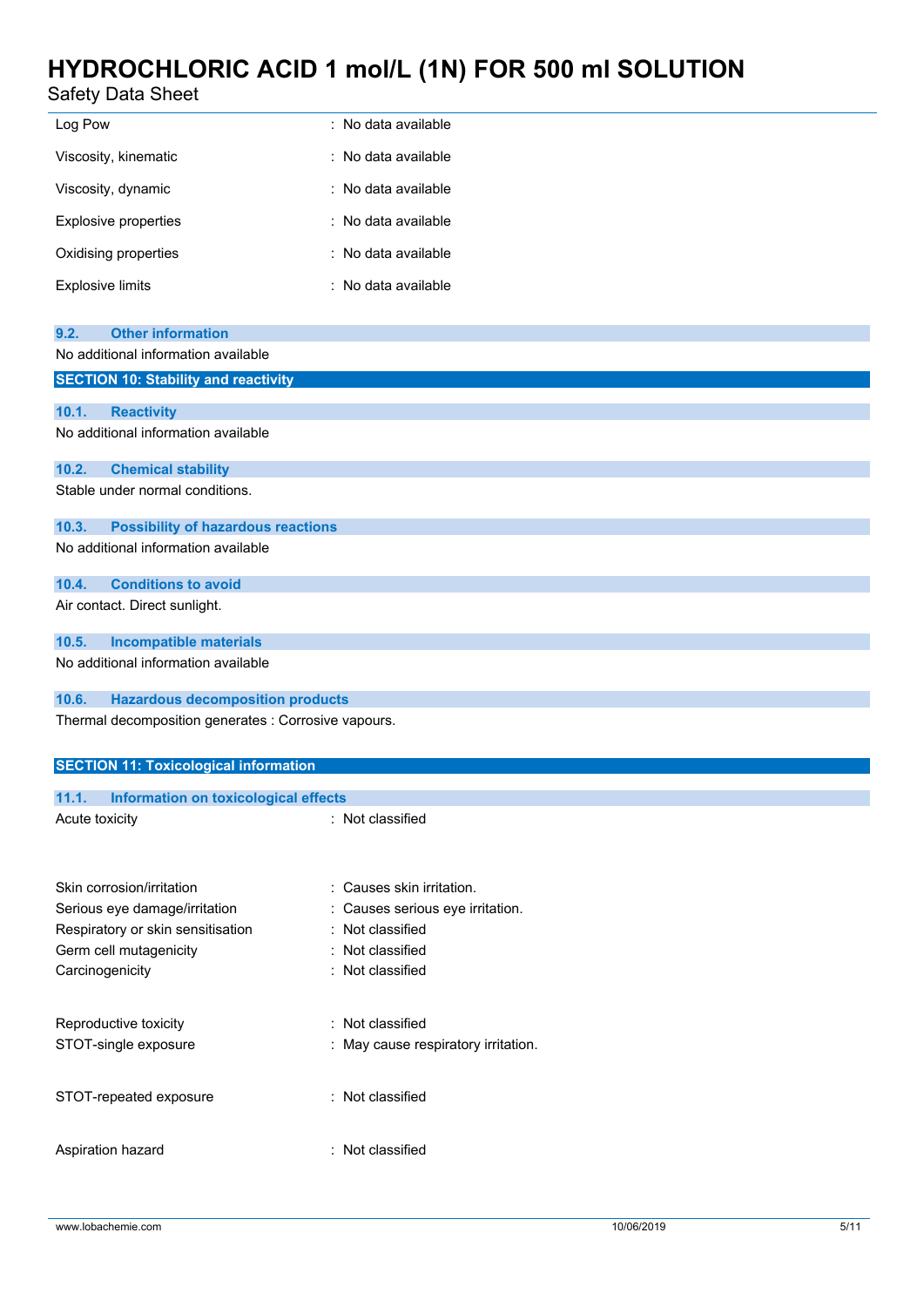Safety Data Sheet

| Potential adverse human health effects<br>: Harmful if swallowed.<br>and symptoms |                                                                                                                                                                  |  |  |
|-----------------------------------------------------------------------------------|------------------------------------------------------------------------------------------------------------------------------------------------------------------|--|--|
| <b>SECTION 12: Ecological information</b>                                         |                                                                                                                                                                  |  |  |
| 12.1.<br><b>Toxicity</b>                                                          |                                                                                                                                                                  |  |  |
| No additional information available                                               |                                                                                                                                                                  |  |  |
|                                                                                   |                                                                                                                                                                  |  |  |
| 12.2.<br><b>Persistence and degradability</b>                                     |                                                                                                                                                                  |  |  |
| No additional information available                                               |                                                                                                                                                                  |  |  |
| 12.3.<br><b>Bioaccumulative potential</b>                                         |                                                                                                                                                                  |  |  |
| No additional information available                                               |                                                                                                                                                                  |  |  |
| 12.4.<br><b>Mobility in soil</b>                                                  |                                                                                                                                                                  |  |  |
| No additional information available                                               |                                                                                                                                                                  |  |  |
| 12.5.<br><b>Results of PBT and vPvB assessment</b>                                |                                                                                                                                                                  |  |  |
| No additional information available                                               |                                                                                                                                                                  |  |  |
| 12.6.<br><b>Other adverse effects</b>                                             |                                                                                                                                                                  |  |  |
| No additional information available                                               |                                                                                                                                                                  |  |  |
| <b>SECTION 13: Disposal considerations</b>                                        |                                                                                                                                                                  |  |  |
| 13.1.<br><b>Waste treatment methods</b>                                           |                                                                                                                                                                  |  |  |
| Product/Packaging disposal<br>recommendations                                     | : Dispose of contents/container to hazardous or special waste collection point, in<br>accordance with local, regional, national and/or international regulation. |  |  |
| <b>SECTION 14: Transport information</b>                                          |                                                                                                                                                                  |  |  |
| In accordance with ADR / RID / IMDG / IATA / ADN                                  |                                                                                                                                                                  |  |  |
| <b>UN number</b><br>14.1.                                                         |                                                                                                                                                                  |  |  |
| UN-No. (ADR)                                                                      | : 1789                                                                                                                                                           |  |  |
| UN-No. (IMDG)                                                                     | : 1789                                                                                                                                                           |  |  |
| UN-No. (IATA)                                                                     | : 1789                                                                                                                                                           |  |  |
| UN-No. (ADN)                                                                      | : 1789                                                                                                                                                           |  |  |
| UN-No. (RID)                                                                      | : 1789                                                                                                                                                           |  |  |
| 14.2.<br><b>UN proper shipping name</b>                                           |                                                                                                                                                                  |  |  |
| Proper Shipping Name (ADR)                                                        | : HYDROCHLORIC ACID                                                                                                                                              |  |  |
| Proper Shipping Name (IMDG)                                                       | <b>HYDROCHLORIC ACID</b>                                                                                                                                         |  |  |
| Proper Shipping Name (IATA)                                                       | : Hydrochloric acid                                                                                                                                              |  |  |
| Proper Shipping Name (ADN)                                                        | : HYDROCHLORIC ACID                                                                                                                                              |  |  |
| Proper Shipping Name (RID)<br>Transport document description (ADR)                | : HYDROCHLORIC ACID<br>: UN 1789 HYDROCHLORIC ACID, 8, III, $(E)$                                                                                                |  |  |
| Transport document description (IMDG)                                             | : UN 1789 HYDROCHLORIC ACID, 8, III                                                                                                                              |  |  |
| Transport document description (IATA)                                             | : UN 1789 Hydrochloric acid, 8, III                                                                                                                              |  |  |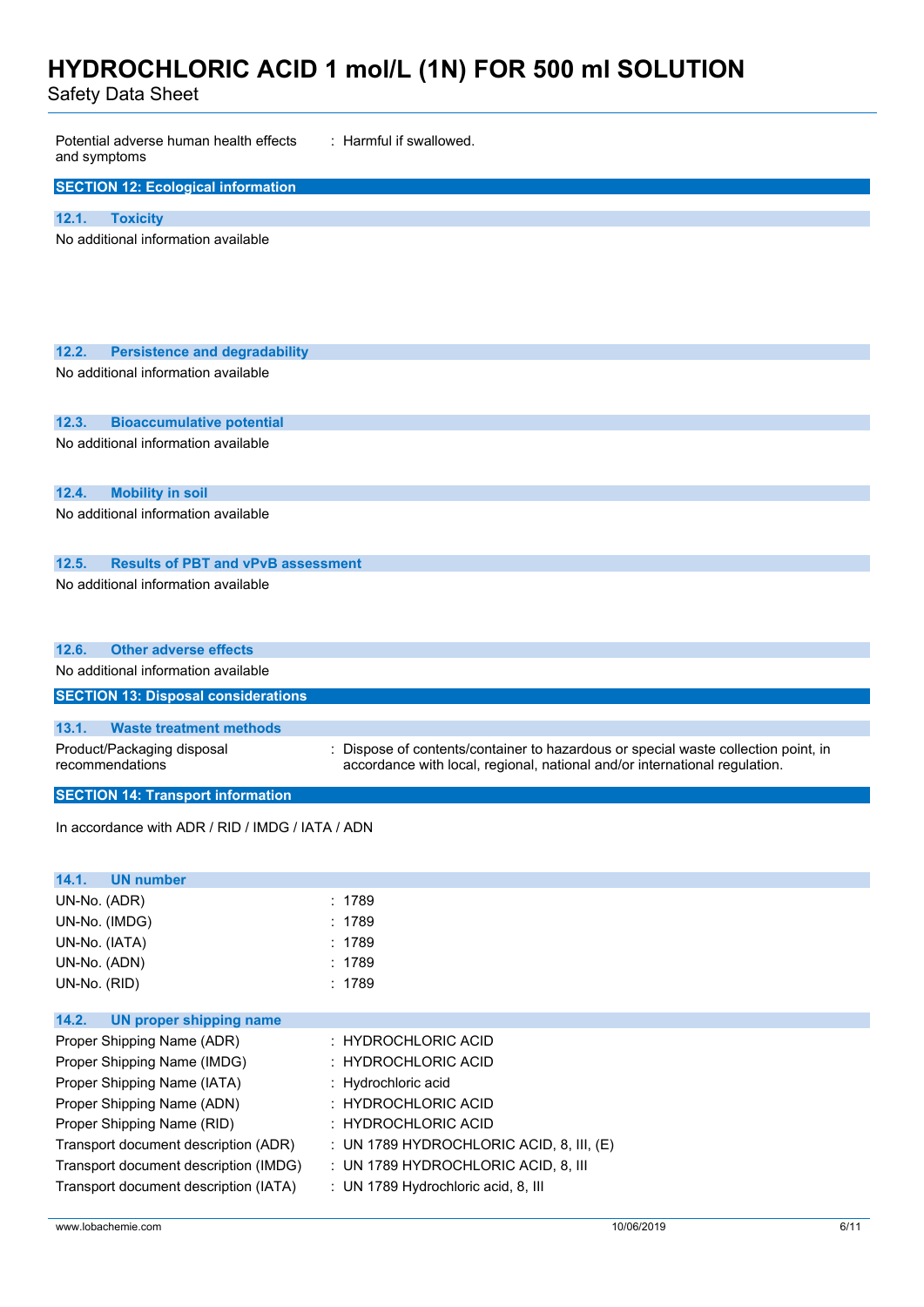### Safety Data Sheet

| Transport document description (ADN)<br>Transport document description (RID) | : UN 1789 HYDROCHLORIC ACID, 8, III<br>: UN 1789 HYDROCHLORIC ACID, 8, III |
|------------------------------------------------------------------------------|----------------------------------------------------------------------------|
| 14.3.<br><b>Transport hazard class(es)</b>                                   |                                                                            |
| <b>ADR</b><br>Transport hazard class(es) (ADR)<br>Danger labels (ADR)        | : 8<br>: 8                                                                 |
| <b>IMDG</b>                                                                  |                                                                            |
| Transport hazard class(es) (IMDG)<br>Danger labels (IMDG)                    | : 8<br>: 8                                                                 |
|                                                                              |                                                                            |
| <b>IATA</b>                                                                  |                                                                            |
| Transport hazard class(es) (IATA)<br>Hazard labels (IATA)                    | : 8<br>: 8                                                                 |
|                                                                              |                                                                            |
| <b>ADN</b>                                                                   |                                                                            |
| Transport hazard class(es) (ADN)                                             | : 8                                                                        |
| Danger labels (ADN)                                                          | : 8                                                                        |
|                                                                              |                                                                            |
| <b>RID</b>                                                                   |                                                                            |
| Transport hazard class(es) (RID)                                             | : 8                                                                        |
| Danger labels (RID)                                                          | : 8                                                                        |
|                                                                              |                                                                            |
| 14.4.<br><b>Packing group</b>                                                |                                                                            |
| Packing group (ADR)                                                          | : $\,$ III                                                                 |
| Packing group (IMDG)                                                         | : $\,$ III                                                                 |

| Packing group (IATA) |  |
|----------------------|--|
|                      |  |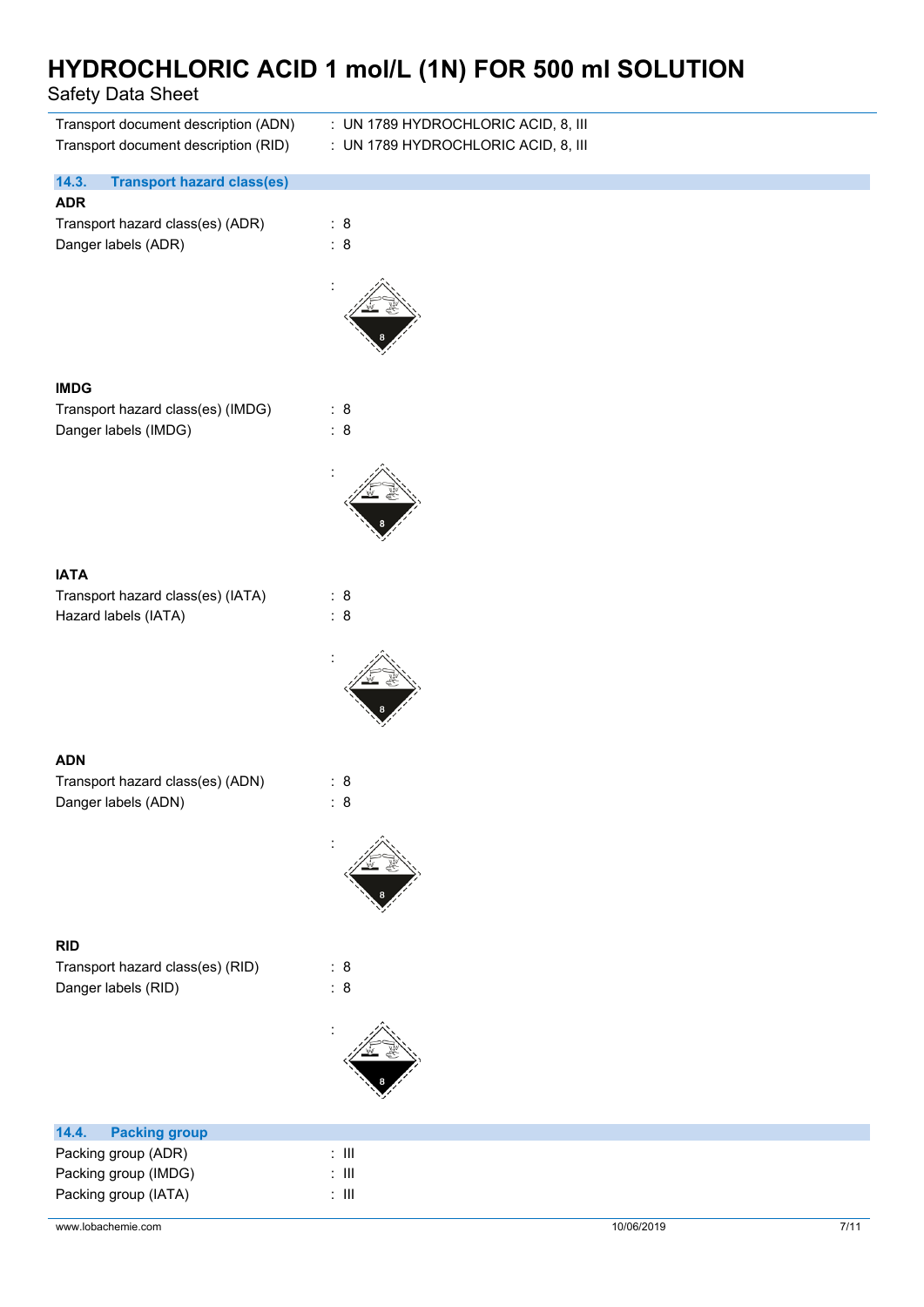Safety Data Sheet

| Packing group (ADN)                                    | $: \mathsf{III}$                                                                       |
|--------------------------------------------------------|----------------------------------------------------------------------------------------|
| Packing group (RID)                                    | $: \mathsf{III}$                                                                       |
|                                                        |                                                                                        |
| <b>Environmental hazards</b><br>14.5.                  |                                                                                        |
| Dangerous for the environment                          | : No                                                                                   |
| Marine pollutant                                       | : No                                                                                   |
| Other information                                      | : No supplementary information available                                               |
|                                                        |                                                                                        |
| 14.6.<br><b>Special precautions for user</b>           |                                                                                        |
| - Overland transport                                   |                                                                                        |
| Classification code (ADR)                              | : C1                                                                                   |
| Special provisions (ADR)                               | : 520                                                                                  |
| Limited quantities (ADR)                               | : 51                                                                                   |
|                                                        | $\therefore$ E1                                                                        |
| Excepted quantities (ADR)                              |                                                                                        |
| Packing instructions (ADR)                             | : P001, IBC03, LP01, R001                                                              |
| Mixed packing provisions (ADR)                         | : MP19                                                                                 |
| Portable tank and bulk container<br>instructions (ADR) | : T4                                                                                   |
| Portable tank and bulk container special               | $:$ TP1                                                                                |
| provisions (ADR)                                       |                                                                                        |
| Tank code (ADR)                                        | $:$ L4BN                                                                               |
| Vehicle for tank carriage                              | : AT                                                                                   |
| Transport category (ADR)                               | : 3                                                                                    |
| Special provisions for carriage - Packages<br>(ADR)    | : V12                                                                                  |
| Hazard identification number (Kemler No.)              | : 80                                                                                   |
| Orange plates                                          | $\blacksquare$<br>80                                                                   |
|                                                        | 1789                                                                                   |
| Tunnel restriction code (ADR)                          | : E                                                                                    |
| EAC code                                               | : 2R                                                                                   |
|                                                        |                                                                                        |
| - Transport by sea                                     |                                                                                        |
| Special provisions (IMDG)                              | 223                                                                                    |
| Packing instructions (IMDG)                            | : P001, LP01                                                                           |
| IBC packing instructions (IMDG)                        | : IBC03                                                                                |
| Tank instructions (IMDG)                               | : T4                                                                                   |
| Tank special provisions (IMDG)                         | $:$ TP1                                                                                |
| EmS-No. (Fire)                                         | $: F-A$                                                                                |
| EmS-No. (Spillage)                                     | $: S-B$                                                                                |
| Stowage category (IMDG)                                | $\therefore$ C                                                                         |
| Properties and observations (IMDG)                     | : Colourless liquid.An aqueous solution of the gas hydrogen chloride. Highly corrosive |
| MFAG-No                                                | to most metals. Causes burns to skin, eyes and mucous membranes.<br>: 157              |
| - Air transport                                        |                                                                                        |
| PCA Excepted quantities (IATA)                         | $\therefore$ E1                                                                        |
|                                                        |                                                                                        |
| PCA Limited quantities (IATA)                          | : Y841                                                                                 |
| PCA limited quantity max net quantity<br>(IATA)        | : 1L                                                                                   |
| PCA packing instructions (IATA)                        | :852                                                                                   |
| PCA max net quantity (IATA)                            | : 5L                                                                                   |
| CAO packing instructions (IATA)                        | : 856                                                                                  |

CAO max net quantity (IATA) : 60L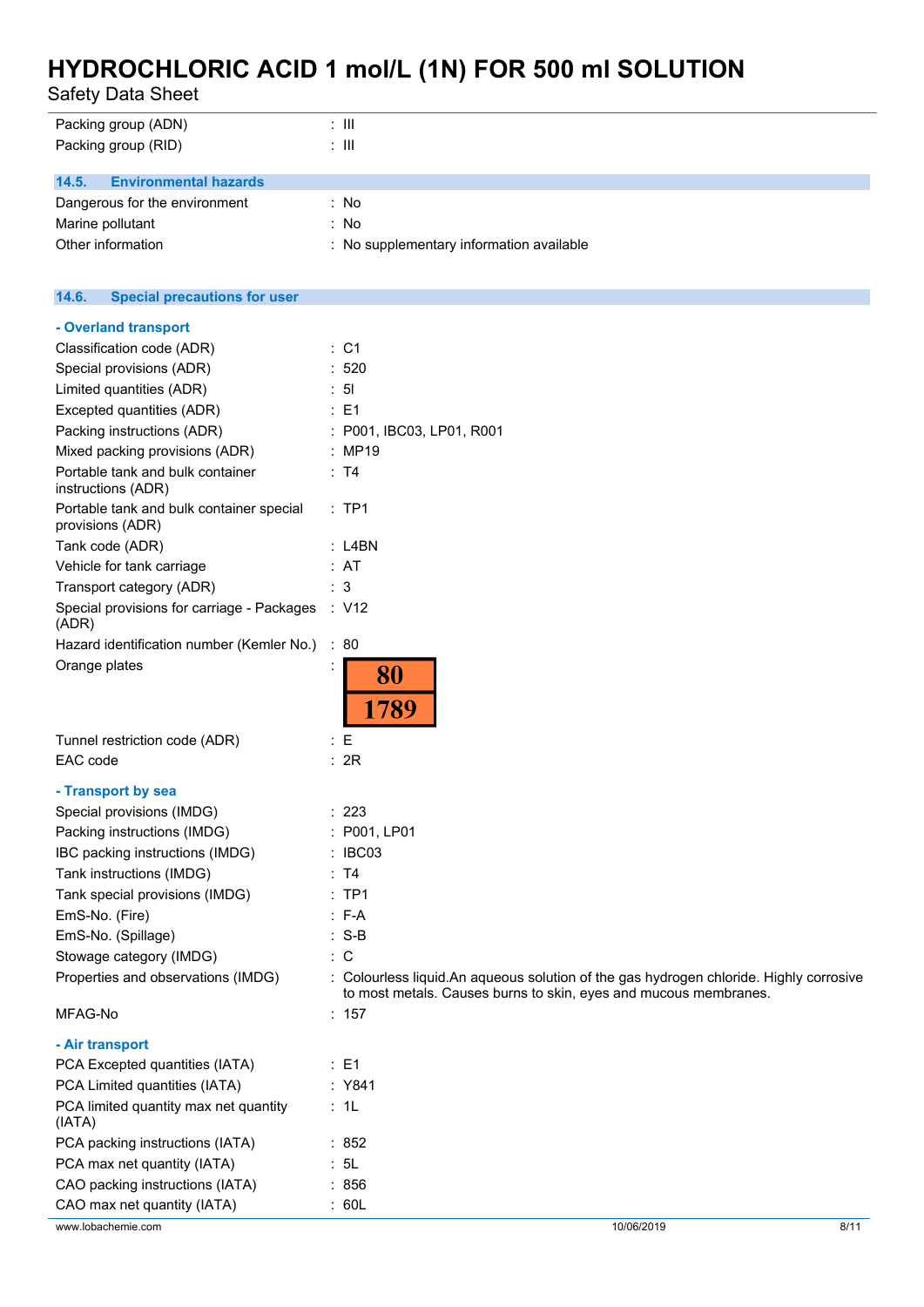Safety Data Sheet

| Special provisions (IATA)                                    | : A3                                                                     |
|--------------------------------------------------------------|--------------------------------------------------------------------------|
| ERG code (IATA)                                              | : 8L                                                                     |
| - Inland waterway transport                                  |                                                                          |
| Classification code (ADN)                                    | $\therefore$ C1                                                          |
| Special provisions (ADN)                                     | : 520                                                                    |
| Limited quantities (ADN)                                     | : 5L                                                                     |
| Excepted quantities (ADN)                                    | $\therefore$ E1                                                          |
| Carriage permitted (ADN)                                     | : T                                                                      |
| Equipment required (ADN)                                     | $:$ PP, EP                                                               |
| Number of blue cones/lights (ADN)                            | $\therefore$ 0                                                           |
| - Rail transport                                             |                                                                          |
| Classification code (RID)                                    | $\therefore$ C1                                                          |
| Special provisions (RID)                                     | :520                                                                     |
| Excepted quantities (RID)                                    | $\therefore$ E1                                                          |
| Packing instructions (RID)                                   | : P001, IBC03, LP01, R001                                                |
| Mixed packing provisions (RID)                               | : MP19                                                                   |
| Portable tank and bulk container<br>instructions (RID)       | : T4                                                                     |
| Portable tank and bulk container special<br>provisions (RID) | $:$ TP1                                                                  |
| Tank codes for RID tanks (RID)                               | $:$ L4BN                                                                 |
| Transport category (RID)                                     | : 3                                                                      |
| Special provisions for carriage - Packages : W12<br>(RID)    |                                                                          |
| Colis express (express parcels) (RID)                        | : CE8                                                                    |
| Hazard identification number (RID)                           | : 80                                                                     |
| 14.7.                                                        | Transport in bulk according to Annex II of MARPOL 73/78 and the IBC Code |

Not applicable

**SECTION 15: Regulatory information**

**15.1. Safety, health and environmental regulations/legislation specific for the substance or mixture**

**15.1.1. EU-Regulations**

Contains no REACH substances with Annex XVII restrictions Contains no substance on the REACH candidate list

Contains no REACH Annex XIV substances

### **15.1.2. National regulations**

### **Germany**

| Reference to AwSV                                                              | : Water hazard class (WGK) 1, Slightly hazardous to water (Classification according to<br>AwSV, Annex 1) |
|--------------------------------------------------------------------------------|----------------------------------------------------------------------------------------------------------|
| 12th Ordinance Implementing the Federal<br>Immission Control Act - 12. BlmSchV | : Is not subject of the 12. BlmSchV (Hazardous Incident Ordinance)                                       |

#### **Netherlands**